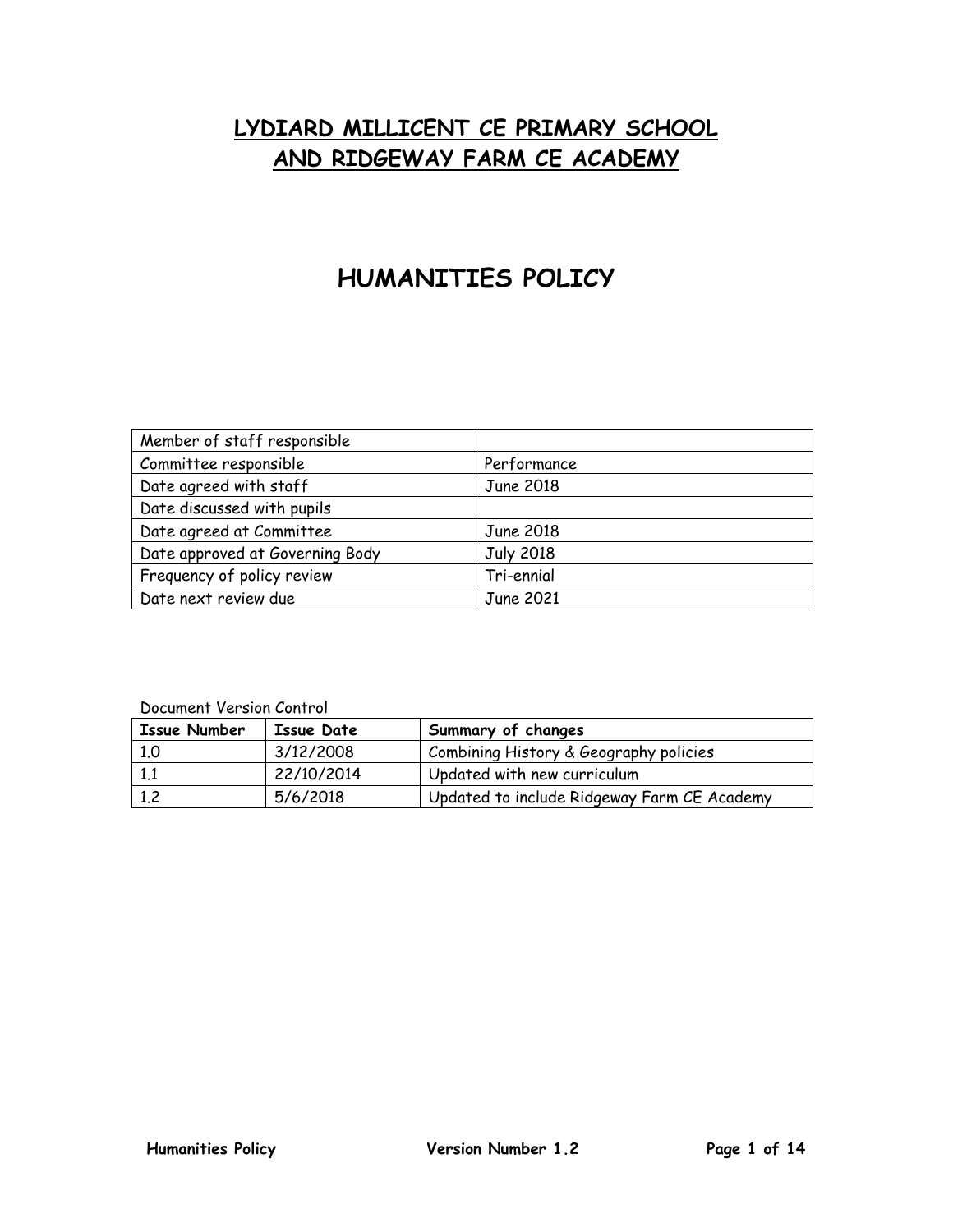# **Contents**

| RATIONALF |  |
|-----------|--|
|           |  |
|           |  |
|           |  |
|           |  |
|           |  |
|           |  |
|           |  |
|           |  |
|           |  |
|           |  |
|           |  |
|           |  |
|           |  |
|           |  |
|           |  |
|           |  |
|           |  |
|           |  |
|           |  |
|           |  |
|           |  |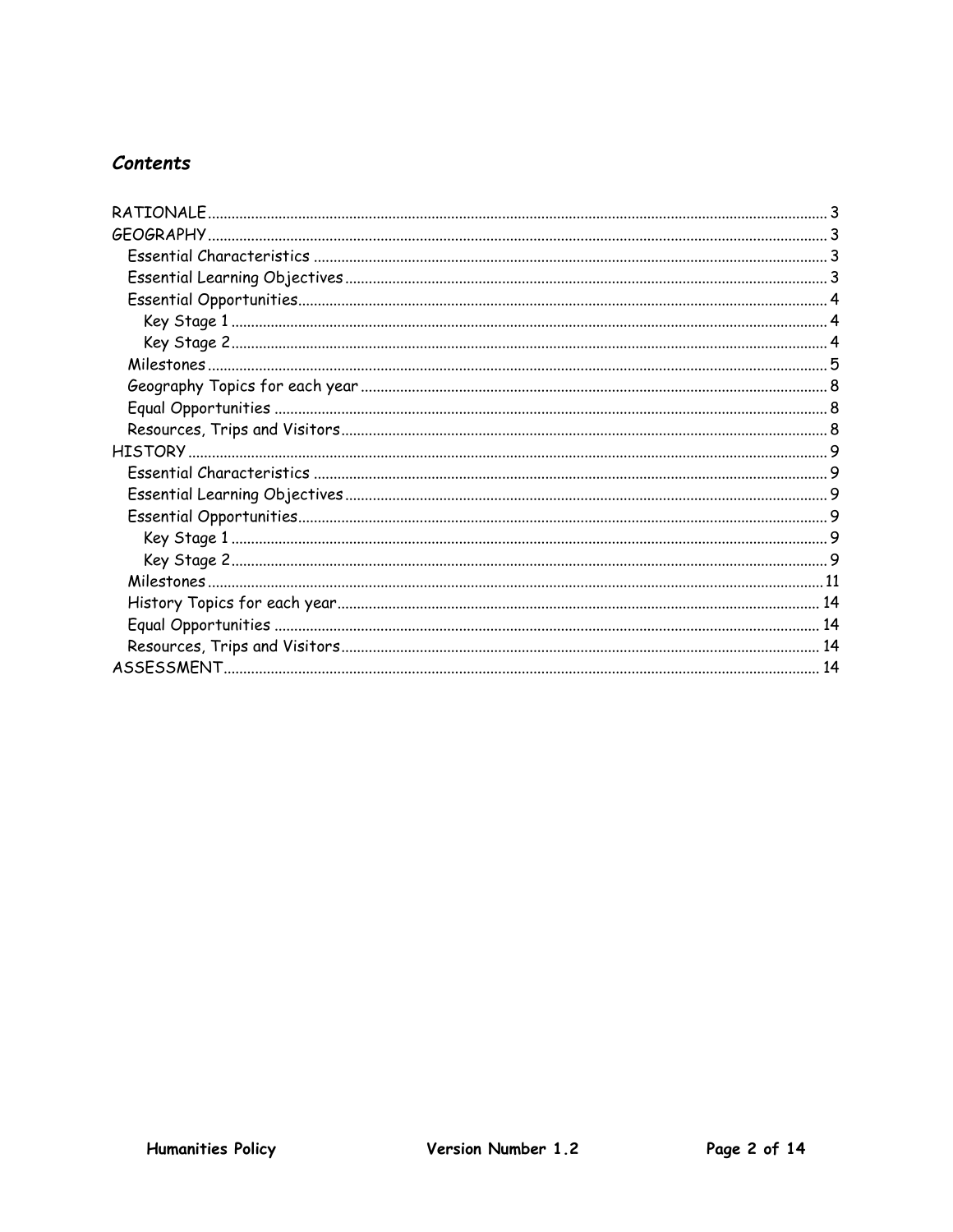# <span id="page-2-0"></span>**RATIONALE**

At our schools we use the 'Essentials' Curriculum (Chris Quigley) as a base for our foundation subjects.

Three elements make up the Essentials Curriculum:

- 1. Opportunities
- 2. Learning Objectives
- 3. Essentials for progress

The following policy, split into geography and history lays out what teachers will follow in order to plan, teach and assess in these areas.

## <span id="page-2-1"></span>**GEOGRAPHY**

#### <span id="page-2-2"></span>**Essential Characteristics**

- An excellent knowledge of where places are and what they are like.
- An excellent understanding of the ways in which places are interdependent and interconnected and how much human and physical environments are interrelated.
- An extensive base of geographical knowledge and vocabulary.
- Fluency in complex, geographical enquiry and the ability to apply questioning skills and use effective analytical and presentational techniques.
- The ability to reach clear conclusions and develop a reasoned argument to explain findings.
- Significant levels of originality, imagination or creativity as shown in interpretations and representations of the subject matter.
- Highly developed and frequently utilised fieldwork and other geographical skills and techniques.
- A passion for and commitment to the subject, and a real sense of curiosity to find out about the world and the people who live there.
- The ability to express well-balanced opinions, rooted in very good knowledge and understanding about current and contemporary issues in society and the environment.

### <span id="page-2-3"></span>**Essential Learning Objectives**

- **To investigate places**
- To investigate patterns
- To communicate geographically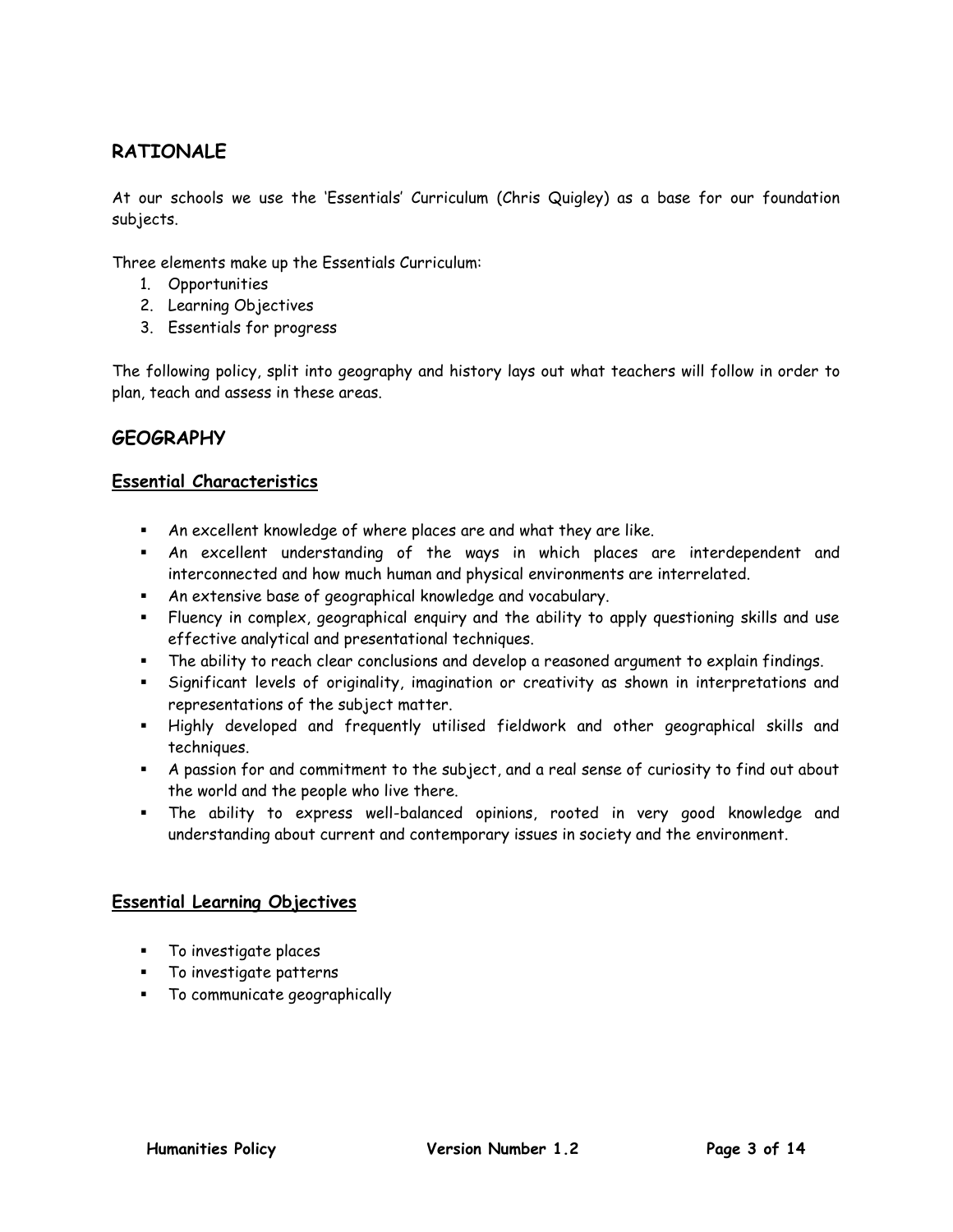## <span id="page-3-0"></span>**Essential Opportunities**

#### <span id="page-3-1"></span>**Key Stage 1**

- Investigate the world's continents and oceans.
- Investigate the countries and capitals of the United Kingdom.
- Compare and contrast a small area of the United Kingdom with that of a non-European country.
- Explore weather and climate in the United Kingdom and around the world.
- Use basic geographical vocabulary to refer to and describe key physical and human features of locations.
- Use world maps, atlases and globes.
- Use simple compass directions.
- Use aerial photographs.
- Use fieldwork and observational skills.

#### <span id="page-3-2"></span>**Key Stage 2**

- Locate the world's countries, with a focus on Europe and countries of particular interest to pupils.
- Locate the world's countries, with focus on North and South America and countries of particular interest to pupils.
- Identify key geographical features of the countries of the United Kingdom, and show an understanding of how some of these aspects have changed over time.
- **Locate the geographic zones of the world.**
- Understand the significance of the geographic zones of the world.
- Understand geographical similarities and differences through the study of human and physical geography of a region or area of the United Kingdom (different from that taught at Key Stage 1).
- Understand geographical similarities and differences through the study of human and physical geography of a region or area in a European country.
- Understand geographical similarities and differences through the study of the human and physical geography of a region or area within North or South America.
- **Describe and understand key aspects of:** 
	- o physical geography, including: climate zones, biomes and vegetation belts, rivers, mountains, volcanoes and earthquakes and the water cycle
	- o human geography, including: settlements, land use, economic activity including trade links and the distribution of natural resources including energy, food, minerals and water supplies.
- Use maps, atlases, globes and digital/computer mapping to locate countries and describe features studied.
- Use the eight points of a compass, four-figure grid references, symbols and keys (including the use of Ordnance Survey maps) to build knowledge of the United Kingdom and the world.
- Use a wide range of geographical sources in order to investigate places and patterns.
- Use fieldwork to observe measure and record the human and physical features in the local area using a range of methods, including sketch maps, plans and graphs and digital technologies.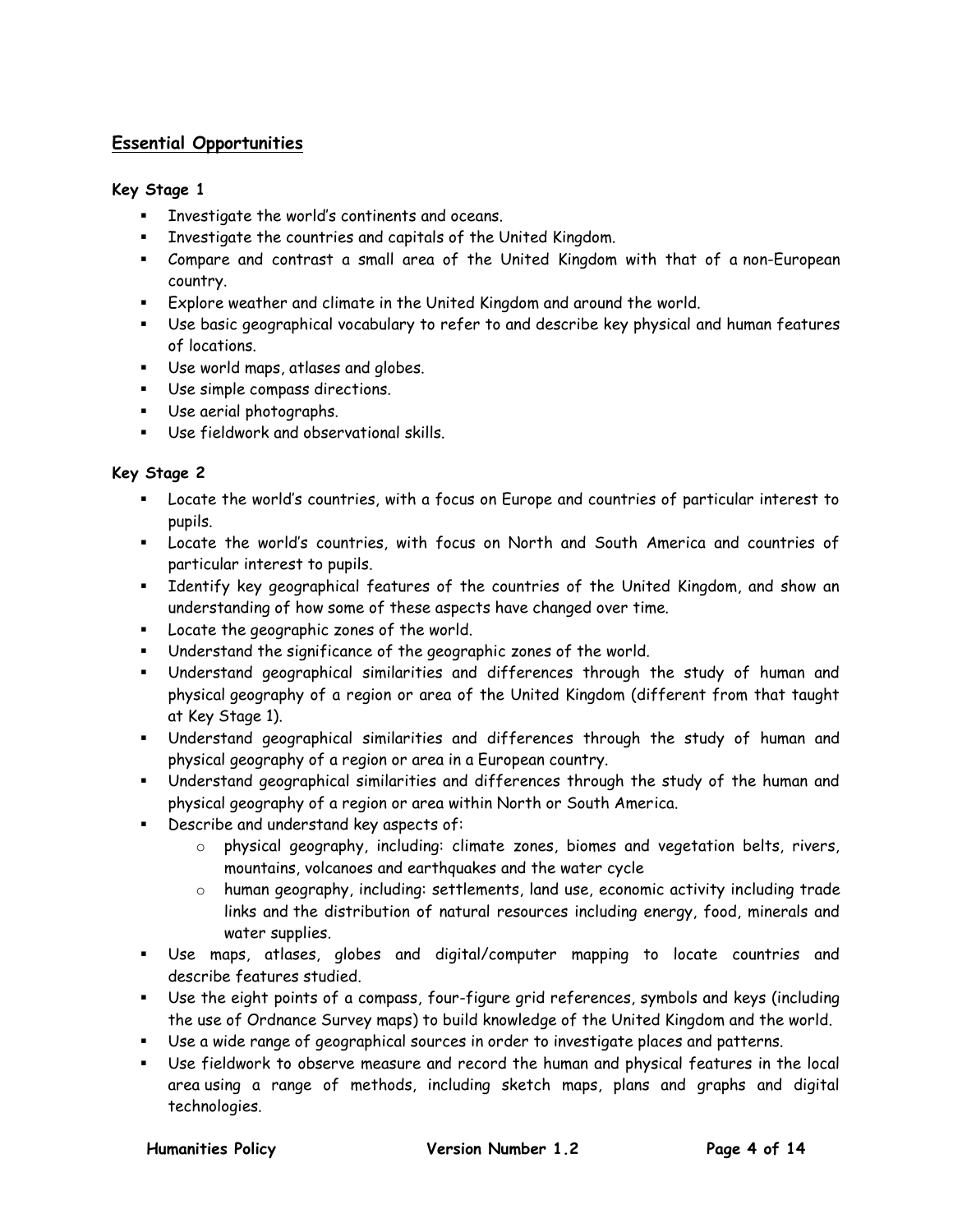# **Milestones**

<span id="page-4-0"></span>

|                          | Milestone 1                                                                                                                               | Milestone 2                                                                                             | Milestone 3                                                                                                                          |
|--------------------------|-------------------------------------------------------------------------------------------------------------------------------------------|---------------------------------------------------------------------------------------------------------|--------------------------------------------------------------------------------------------------------------------------------------|
| To investigate<br>places | Ask and answer geographical<br>questions (such as: What is this<br>place like? What or who will I see<br>in this place? What do people do | Ask and answer geographical questions<br>about the physical and human<br>characteristics of a location. | Collect and analyse statistics and other<br>information in order to draw clear<br>conclusions about locations.                       |
|                          | in this place?).                                                                                                                          | Explain own views about locations, giving                                                               | Identify and describe how the physical                                                                                               |
|                          | Identify the key features of a                                                                                                            | reasons.                                                                                                | features affect the human activity within                                                                                            |
|                          | location in order to say whether it                                                                                                       | Use maps, atlases, globes and                                                                           | a location.                                                                                                                          |
|                          | is a city, town, village, coastal or<br>rural area.                                                                                       | digital/computer mapping to locate<br>countries and describe features.                                  | Use a range of geographical resources to<br>give detailed descriptions and opinions of<br>the characteristic features of a location. |
|                          | Use world maps, atlases and                                                                                                               | Use fieldwork to observe and record                                                                     | Use different types of fieldwork                                                                                                     |
|                          | globes to identify the United                                                                                                             | the human and physical features in the                                                                  | sampling (random and systematic) to                                                                                                  |
|                          | Kingdom and its countries, as well                                                                                                        | local area using a range of methods                                                                     | observe, measure and record the human                                                                                                |
|                          | as the countries, continents and                                                                                                          | including sketch maps, plans and graphs                                                                 | and physical features in the local area.                                                                                             |
|                          | oceans studied.                                                                                                                           | and digital technologies.                                                                               | Record the results in a range of ways.                                                                                               |
|                          | Use simple fieldwork and                                                                                                                  | Use a range of resources to identify the                                                                | Analyse and give views on the                                                                                                        |
|                          | observational skills to study the                                                                                                         | key physical and human features of a                                                                    | effectiveness of different geographical                                                                                              |
|                          | geography of the school and the                                                                                                           | location.                                                                                               | representations of a location (such as                                                                                               |
|                          | key human and physical features                                                                                                           | Name and locate counties and cities of                                                                  | aerial images compared with maps and                                                                                                 |
|                          | of its surrounding environment.                                                                                                           | the United Kingdom, geographical                                                                        | topological maps - as in London's Tube                                                                                               |
|                          | Use aerial images and plan                                                                                                                | regions and their identifying human and                                                                 | map).                                                                                                                                |
|                          | perspectives to recognise                                                                                                                 | physical characteristics, including hills,                                                              | Name and locate some of the countries                                                                                                |
|                          | landmarks and basic physical                                                                                                              | mountains, cities, rivers, key                                                                          | and cities of the world and their                                                                                                    |
|                          | features.                                                                                                                                 | topographical features and land-use                                                                     | identifying human and physical                                                                                                       |
|                          | Name, locate and identify                                                                                                                 | patterns; and understand how some of                                                                    | characteristics, including hills, mountains,                                                                                         |
|                          | characteristics of the four                                                                                                               | these aspects have changed over time.                                                                   | rivers, key topographical features and                                                                                               |
|                          | countries and capital cities of the                                                                                                       | Name and locate the countries of                                                                        | land-use patterns; and understand how                                                                                                |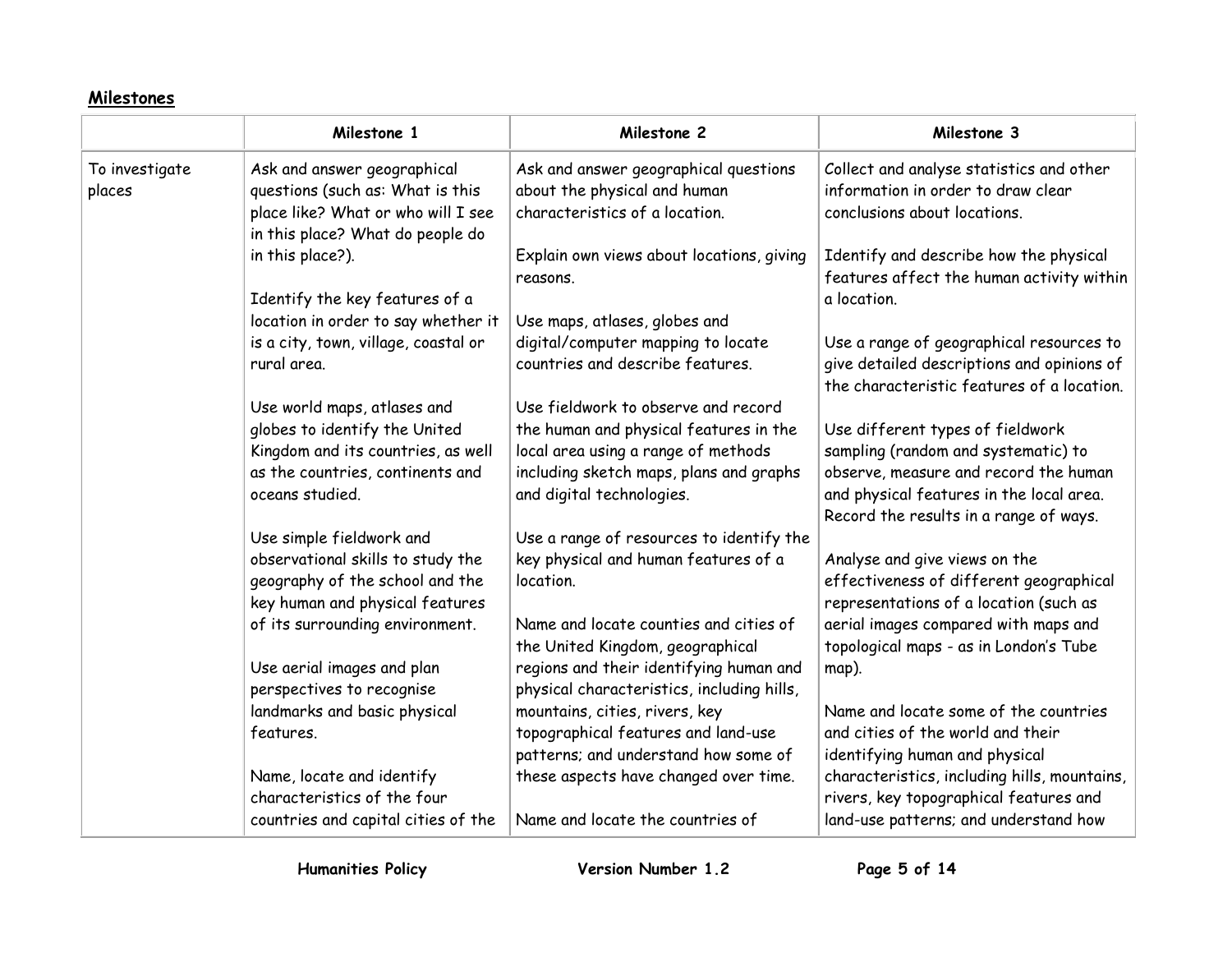|                                  | United Kingdom and its<br>surrounding seas.<br>Name and locate the world's<br>continents and oceans.                                                                                                                                                                                                                                                                                                                                                 | Europe and identify their main physical<br>and human characteristics.                                                                                                                                                                                                                                                                                                                             | some of these aspects have changed over<br>time.<br>Name and locate the countries of North<br>and South America and identify their<br>main physical and human characteristics.                                                                                                                                                                                                                                                                                                                                                                                                                                                       |
|----------------------------------|------------------------------------------------------------------------------------------------------------------------------------------------------------------------------------------------------------------------------------------------------------------------------------------------------------------------------------------------------------------------------------------------------------------------------------------------------|---------------------------------------------------------------------------------------------------------------------------------------------------------------------------------------------------------------------------------------------------------------------------------------------------------------------------------------------------------------------------------------------------|--------------------------------------------------------------------------------------------------------------------------------------------------------------------------------------------------------------------------------------------------------------------------------------------------------------------------------------------------------------------------------------------------------------------------------------------------------------------------------------------------------------------------------------------------------------------------------------------------------------------------------------|
| To investigate<br>patterns       | Understand geographical<br>similarities and differences<br>through studying the human and<br>physical geography of a small area<br>of the United Kingdom and of a<br>contrasting non-European country.<br>Identify seasonal and daily<br>weather patterns in the United<br>Kingdom and the location of hot<br>and cold areas of the world in<br>relation to the Equator and the<br>North and South Poles.<br>Identify land use around the<br>school. | Name and locate the Equator, Northern<br>Hemisphere, Southern Hemisphere, the<br>Tropics of Cancer and Capricorn, Arctic<br>and Antarctic Circle and date time<br>zones. Describe some of the<br>characteristics of these geographical<br>areas.<br>Describe geographical similarities and<br>differences between countries.<br>Describe how the locality of the school<br>has changed over time. | Identify and describe the geographical<br>significance of latitude, longitude,<br>Equator, Northern Hemisphere, Southern<br>Hemisphere, the Tropics of Cancer and<br>Capricorn, Arctic and Antarctic Circle,<br>and time zones (including day and night).<br>Understand some of the reasons for<br>geographical similarities and differences<br>between countries.<br>Describe how locations around the world<br>are changing and explain some of the<br>reasons for change.<br>Describe geographical diversity across<br>the world.<br>Describe how countries and geographical<br>regions are interconnected and<br>interdependent. |
| To communicate<br>geographically | Use basic geographical vocabulary<br>to refer to:<br>key physical features,<br>٠<br>including: beach, coast, forest,<br>hill, mountain, ocean,<br>river, soil, valley, vegetation                                                                                                                                                                                                                                                                    | Describe key aspects of:<br>physical geography, including:<br>rivers, mountains, volcanoes and<br>earthquakes and the water cycle.<br>human geography, including:<br>settlements and land use.                                                                                                                                                                                                    | Describe and understand key aspects of:<br>physical geography, including:<br>climate zones, biomes and vegetation<br>belts, rivers, mountains, volcanoes<br>and earthquakes and the water cycle.<br>human geography, including:                                                                                                                                                                                                                                                                                                                                                                                                      |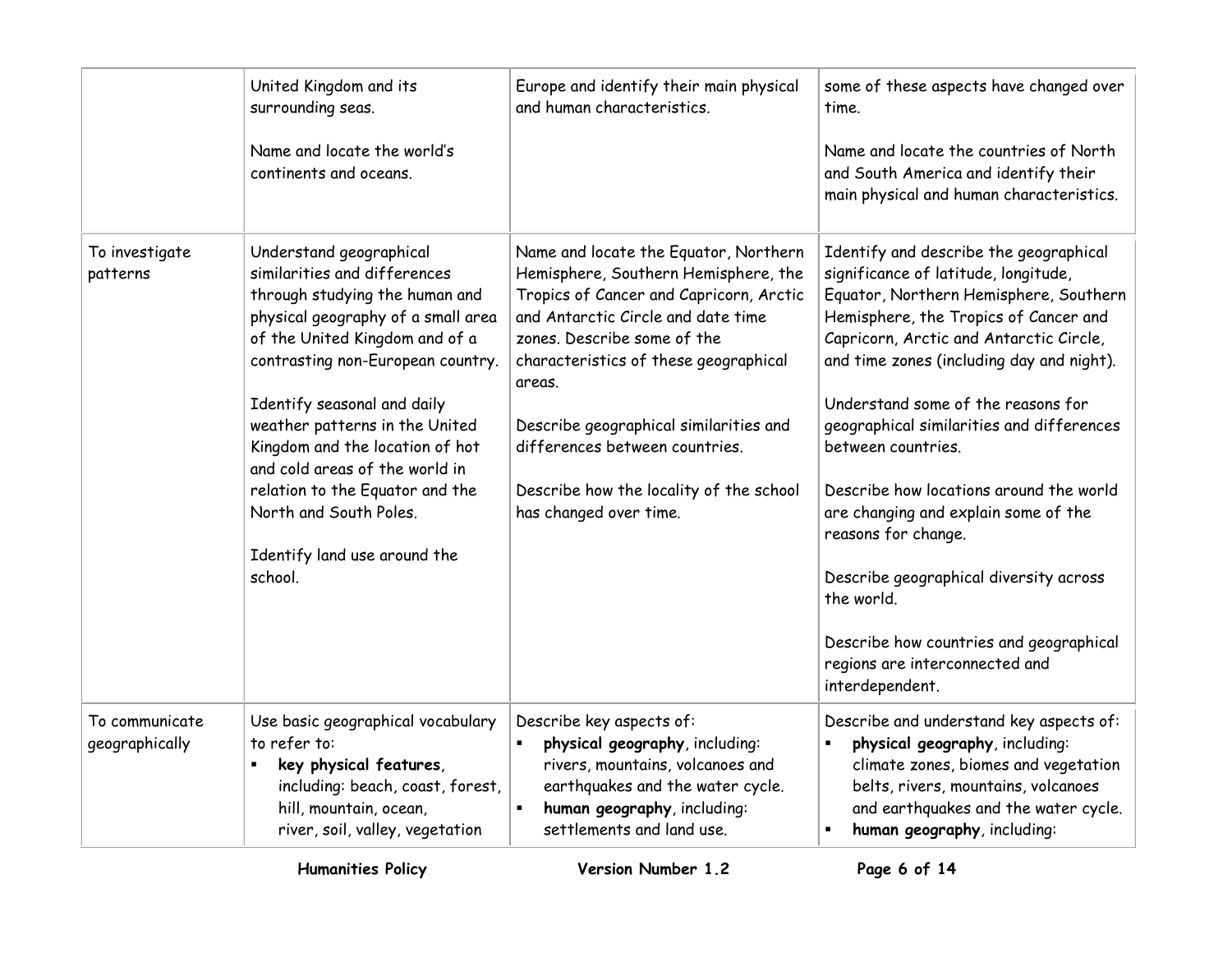| and weather.<br>key human features,<br>including: city, town, village,<br>factory, farm, house,<br>office and shop.                                                    | Use the eight points of a compass, four-<br>figure grid references, symbols and key<br>to communicate knowledge of the<br>United Kingdom and the wider world. | settlements, land use, economic<br>activity including trade links, and the<br>distribution of natural resources<br>including energy, food, minerals, and<br>water supplies.                               |
|------------------------------------------------------------------------------------------------------------------------------------------------------------------------|---------------------------------------------------------------------------------------------------------------------------------------------------------------|-----------------------------------------------------------------------------------------------------------------------------------------------------------------------------------------------------------|
| Use compass directions (north,<br>south, east and west) and<br>locational language (e.g. near and<br>far) to describe the location of<br>features and routes on a map. |                                                                                                                                                               | Use the eight points of a compass, four-<br>figure grid references, symbols and a key<br>(that uses standard Ordnance Survey<br>symbols) to communicate knowledge of<br>the United Kingdom and the world. |
| Devise a simple map; and use and<br>construct basic symbols in a key.<br>Use simple grid references (A1,<br>B1).                                                       |                                                                                                                                                               | Create maps of locations identifying<br>patterns (such as: land use, climate<br>zones, population densities, height of<br>land).                                                                          |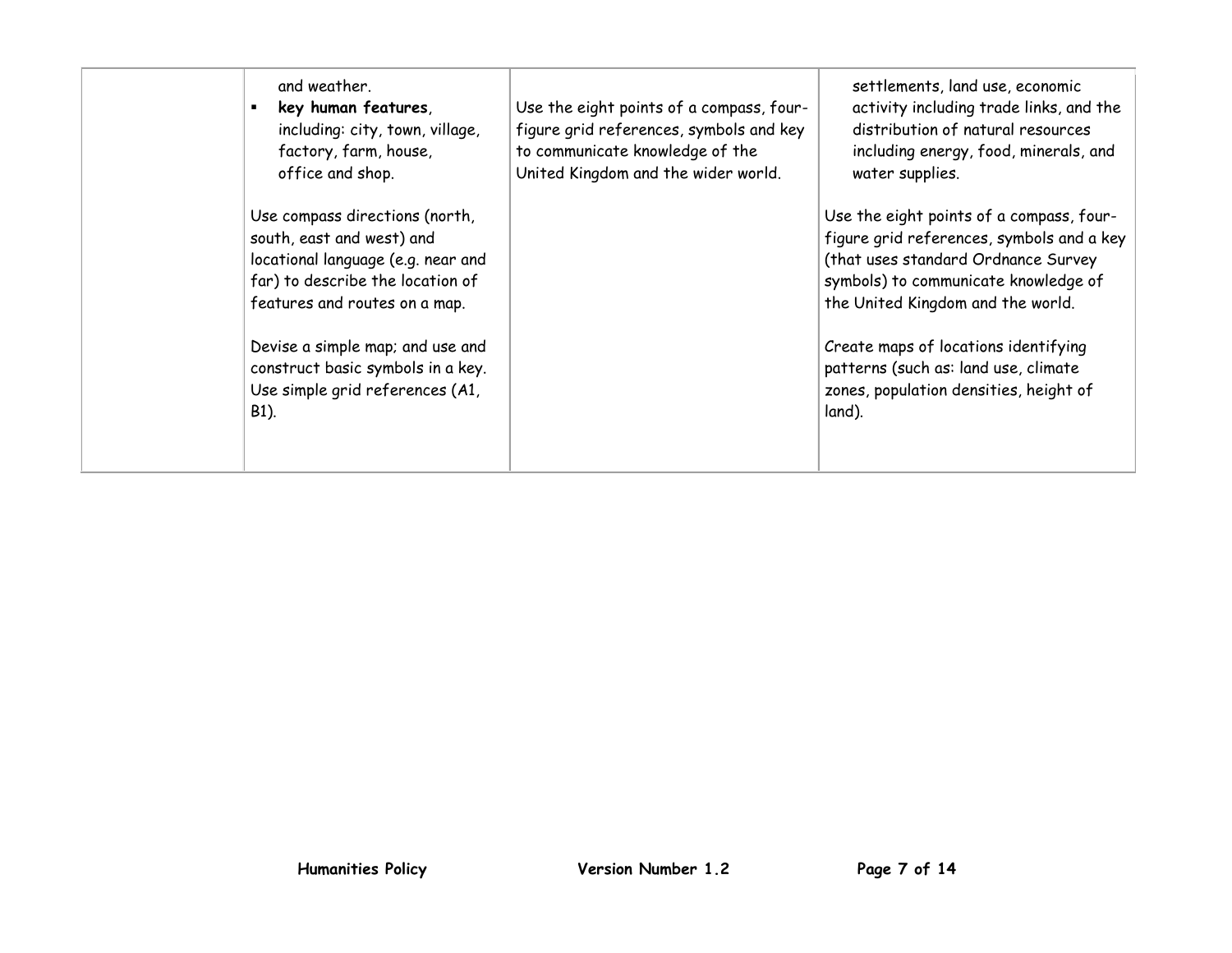## <span id="page-7-0"></span>**Geography Topics for each year**

|        | Examples of topics in our schools                                              |
|--------|--------------------------------------------------------------------------------|
| Year R | Who am I and where do I live? (Where does my family come from?)                |
| Year 1 | Whatever the Weather!                                                          |
| Year 2 | Where in the world? Hot & cold parts of the world - weather changes            |
|        | Underneath the canopy - rainforests & a contrasting location                   |
| Year 3 | Volcanoes and earthquakes. Settlements.                                        |
| Year 4 | Rivers and Economic Activity.                                                  |
| Year 5 | Mountains and the Water Cycle.                                                 |
| Year 6 | Climate zones, biomes, vegetation belts and distribution of natural resources. |

## <span id="page-7-1"></span>**Equal Opportunities**

We aim to provide equal access to Geography for all children. Activities are differentiated to ensure that all children are able to access the topic at their own level, thereby ensuring every child reaches their potential. SEND and More Able are all catered for by the class teacher and plans show this. All children's efforts and achievements are praised. We encourage full and active participation by all children irrespective of ability, gender or race. Participation in school trips and visits will be available to all children, regardless of parental income.

## <span id="page-7-2"></span>**Resources, Trips and Visitors**

Geography resources, including maps of different scales, are housed in the Geography resource cupboard at Lydiard Millicent CE Primary and in The Clump at Ridgeway Farm CE Academy. Additional topic books to support the programs of study may be found in the non-fiction library. Each classroom has a world map and/or a globe on display. Our schools actively encourage the use of school visits to places such as Lydiard Park and Braeside, and the use of the school grounds and local area so that children can experience and take part in essential field work studies. The use of ICT to deliver and support the teaching and learning of Geography is also encouraged through the use of programs such as Infomapper and Google Earth and programmable devices for routes and development of mapping skills such as beebots.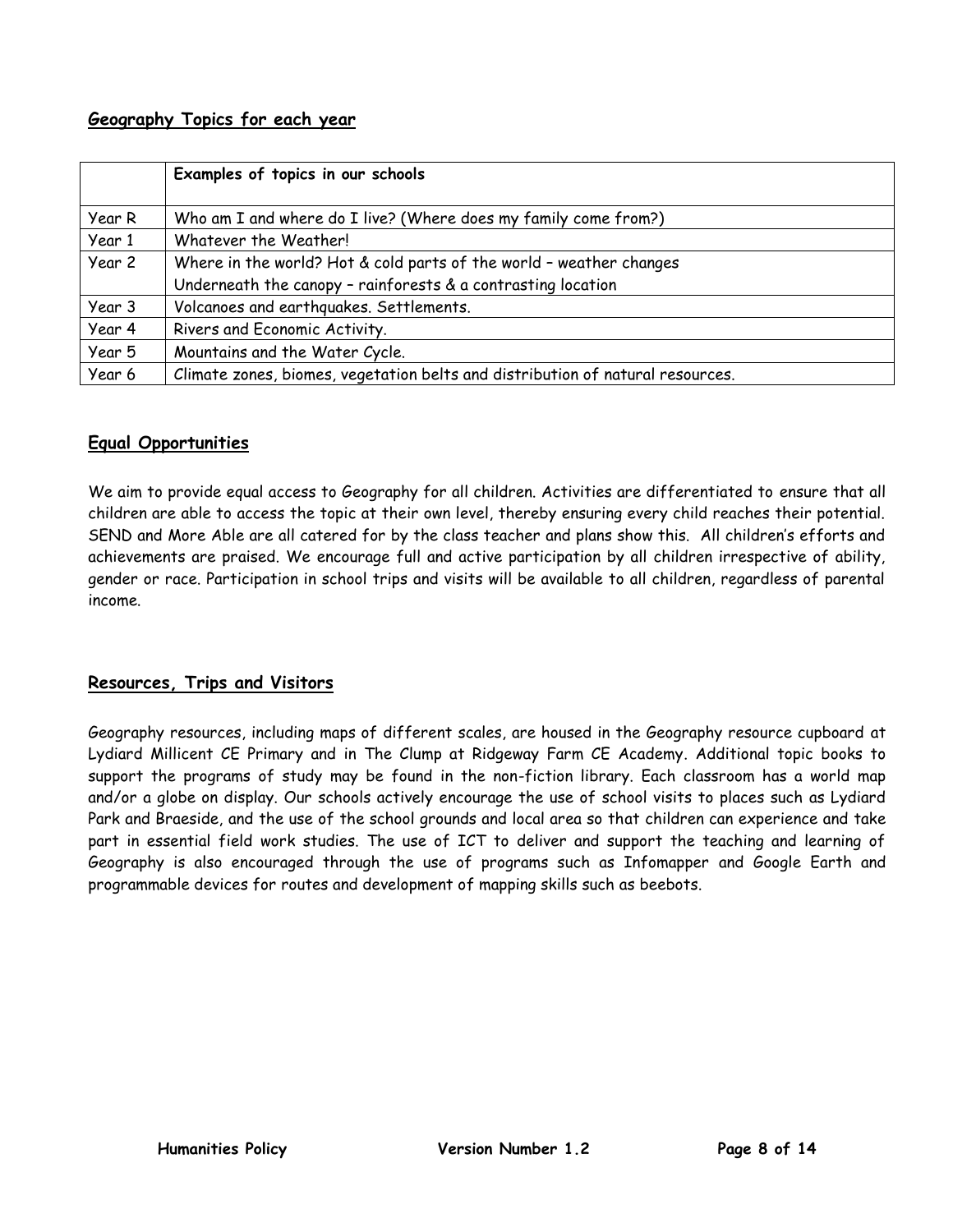## <span id="page-8-0"></span>**HISTORY**

### <span id="page-8-1"></span>**Essential Characteristics**

- An excellent knowledge and understanding of people, events, and contexts from a range of historical periods and of historical concepts and processes.
- The ability to think critically about history and communicate ideas very confidently in styles appropriate to a range of audiences.
- The ability to consistently support, evaluate and challenge their own and others' views using detailed, appropriate and accurate historical evidence derived from a range of sources.
- The ability to think, reflect, debate, discuss and evaluate the past, formulating and refining questions and lines of enquiry.
- A passion for history and an enthusiastic engagement in learning, which develops their sense of curiosity about the past and their understanding of how and why people interpret the past in different ways.
- A respect for historical evidence and the ability to make robust and critical use of it to support their explanations and judgments.
- A desire to embrace challenging activities, including opportunities to undertake high-quality research across a range of history topics.

#### <span id="page-8-2"></span>**Essential Learning Objectives**

- To investigate and interpret the past
- To build an overview of world history
- **To understand chronology**

### <span id="page-8-3"></span>**Essential Opportunities**

#### <span id="page-8-4"></span>**Key Stage 1**

- The lives of significant individuals in Britain's past who have contributed to our nation's achievements - scientists such as Isaac Newton or Michael Faraday, reformers such as Elizabeth Fry or William Wilberforce, medical pioneers such as William Harvey or Florence Nightingale, or creative geniuses such as Isambard Kingdom Brunel or Christina Rossetti.
- Key events in the past that are significant nationally and globally, particularly those that coincide with festivals or other events that are commemorated throughout the year.
- Significant historical events, people and places in their own locality.

### <span id="page-8-5"></span>**Key Stage 2**

- Changes in Britain from the Stone Age to the Iron Age.
- The Roman Empire and its Impact on Britain.
- Britain's settlement by Anglo Saxons and Scots.
- The Viking and Anglo Saxon struggle for the Kingdom of England.
- **A** local history study.
- A study of a theme in British history.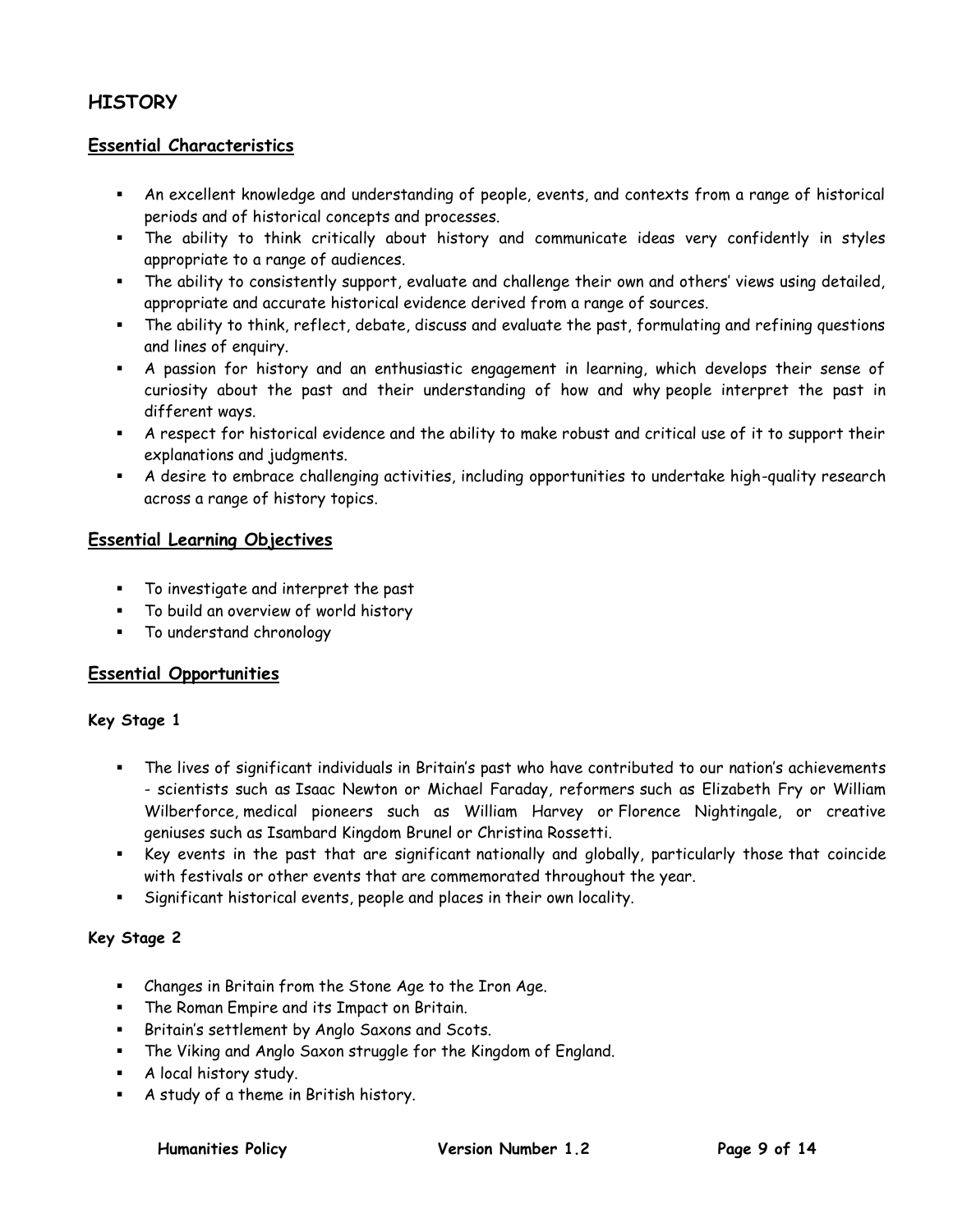- Early Civilizations achievements and an in-depth study of one of the following: Ancient Sumer; The Indus Valley; Ancient Egypt; The Shang Dynasty. Ancient Greece.
- A non- European society that contrasts with British history chosen from:
	- o Early Islamic Civilization
	- o Mayan Civilization
	- o Benin.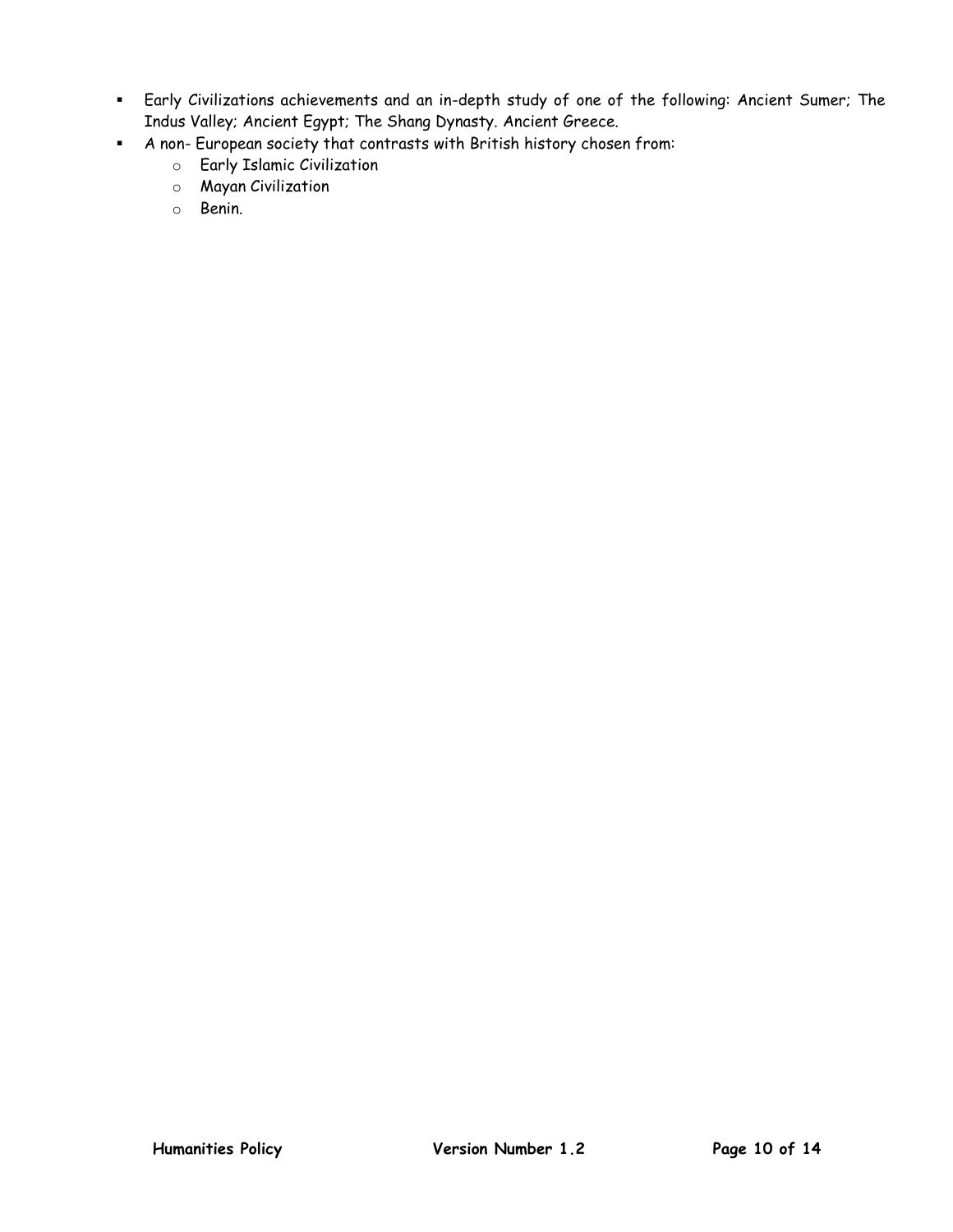# **Milestones**

<span id="page-10-0"></span>

|                                          | Milestone 1                                                                                                                                                                                                                                                                                                                                                                     | Milestone 2                                                                                                                                                                                                                                                                                                                                                                                                                                                                                                      | Milestone 3                                                                                                                                                                                                                                                                                                                                                                                                                                                                                                                                                                                                      |
|------------------------------------------|---------------------------------------------------------------------------------------------------------------------------------------------------------------------------------------------------------------------------------------------------------------------------------------------------------------------------------------------------------------------------------|------------------------------------------------------------------------------------------------------------------------------------------------------------------------------------------------------------------------------------------------------------------------------------------------------------------------------------------------------------------------------------------------------------------------------------------------------------------------------------------------------------------|------------------------------------------------------------------------------------------------------------------------------------------------------------------------------------------------------------------------------------------------------------------------------------------------------------------------------------------------------------------------------------------------------------------------------------------------------------------------------------------------------------------------------------------------------------------------------------------------------------------|
| To investigate and<br>interpret the past | Observe or handle evidence<br>to ask questions and find<br>answers to questions about<br>the past.<br>Ask questions such as: What<br>was it like for people? What<br>happened? How long ago?<br>Use artefacts, pictures,<br>stories, online sources and<br>databases to find out about<br>the past.<br>Identify some of the<br>different ways the past<br>has been represented. | Use evidence to ask questions and<br>find answers to questions about the<br>past.<br>Suggest suitable sources of<br>evidence for historical enquiries.<br>Use more than one source of<br>evidence for historical enquiry in<br>order to gain a more accurate<br>understanding of history.<br>Describe different accounts of a<br>historical event, explaining some of<br>the reasons why the accounts may<br>differ.<br>Suggest causes and consequences<br>of some of the main events and<br>changes in history. | Use sources of evidence to deduce<br>information about the past.<br>Select suitable sources of evidence, giving<br>reasons for choices.<br>Use sources of information to form<br>testable hypotheses about the past.<br>Seek out and analyse a wide range of<br>evidence in order to justify claims about the<br>past.<br>Show an awareness of the concept of<br>propaganda and how historians must<br>understand the social context of evidence<br>studied.<br>Understand that no single source of<br>evidence gives the full answer to questions<br>about the past.<br>Refine lines of enquiry as appropriate. |
| To build an overview<br>of world history | Describe historical events.<br>Describe significant people<br>from the past.<br>Recognise that there are<br>reasons why people in the                                                                                                                                                                                                                                           | Describe changes that have<br>happened in the locality of the<br>school throughout history.<br>Give a broad overview of life in<br>Britain from ancient until medieval<br>times.                                                                                                                                                                                                                                                                                                                                 | Identify continuity and change in the history<br>of the locality of the school.<br>Give a broad overview of life in Britain<br>from medieval until the Tudor and Stuarts<br>times.                                                                                                                                                                                                                                                                                                                                                                                                                               |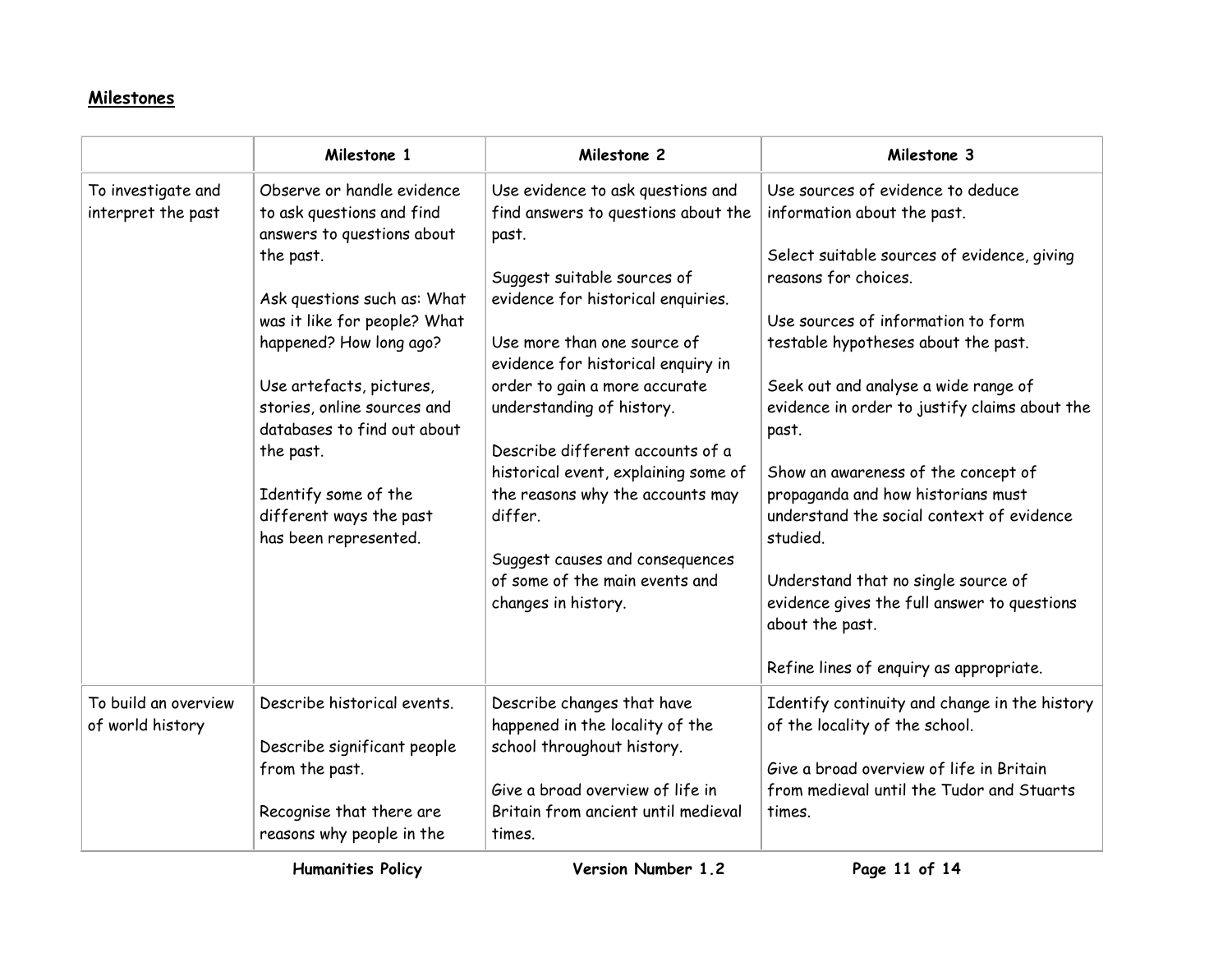|                                | past acted as they did.                                                                                                                                                                                                                      | Compare some of the times studied<br>with those of other areas of<br>interest around the world.<br>Describe the social, ethnic, cultural<br>or religious diversity of past<br>society.<br>Describe the characteristic<br>features of the past, including<br>ideas, beliefs, attitudes and<br>experiences of men, women and<br>children. | Compare some of the times studied with<br>those of the other areas of interest around<br>the world.<br>Describe the social, ethnic, cultural or<br>religious diversity of past society.<br>Describe the characteristic features of the<br>past, including ideas, beliefs, attitudes and<br>experiences of men, women and children.                                                                                                                |
|--------------------------------|----------------------------------------------------------------------------------------------------------------------------------------------------------------------------------------------------------------------------------------------|-----------------------------------------------------------------------------------------------------------------------------------------------------------------------------------------------------------------------------------------------------------------------------------------------------------------------------------------|---------------------------------------------------------------------------------------------------------------------------------------------------------------------------------------------------------------------------------------------------------------------------------------------------------------------------------------------------------------------------------------------------------------------------------------------------|
| To understand<br>chronology    | Place events and artefacts in<br>order on a time line.<br>Label time lines with words or<br>phrases such as: past,<br>present, older and newer.<br>Recount changes that have<br>occurred in their own lives.<br>Use dates where appropriate. | Place events, artefacts and<br>historical figures on a time line<br>using dates.<br>Understand the concept of change<br>over time, representing this, along<br>with evidence, on a time line.<br>Use dates and terms to describe<br>events.                                                                                             | Describe the main changes in a period of<br>history (using terms such as: social,<br>religious, political, technological and<br>cultural).<br>Identify periods of rapid change in history<br>and contrast them with times of relatively<br>little change.<br>Understand the concepts of continuity<br>and change over time, representing them,<br>along with evidence, on a time line.<br>Use dates and terms accurately in<br>describing events. |
| To communicate<br>historically | Use words and phrases such<br>as: a long time ago, recently,<br>when my parents / carers<br>were children, years, decades<br>and centuries to describe                                                                                       | Use appropriate historical<br>vocabulary to communicate,<br>including:<br>dates<br>time period<br>٠                                                                                                                                                                                                                                     | Use appropriate historical vocabulary<br>to communicate, including:<br>dates<br>time period<br>era                                                                                                                                                                                                                                                                                                                                                |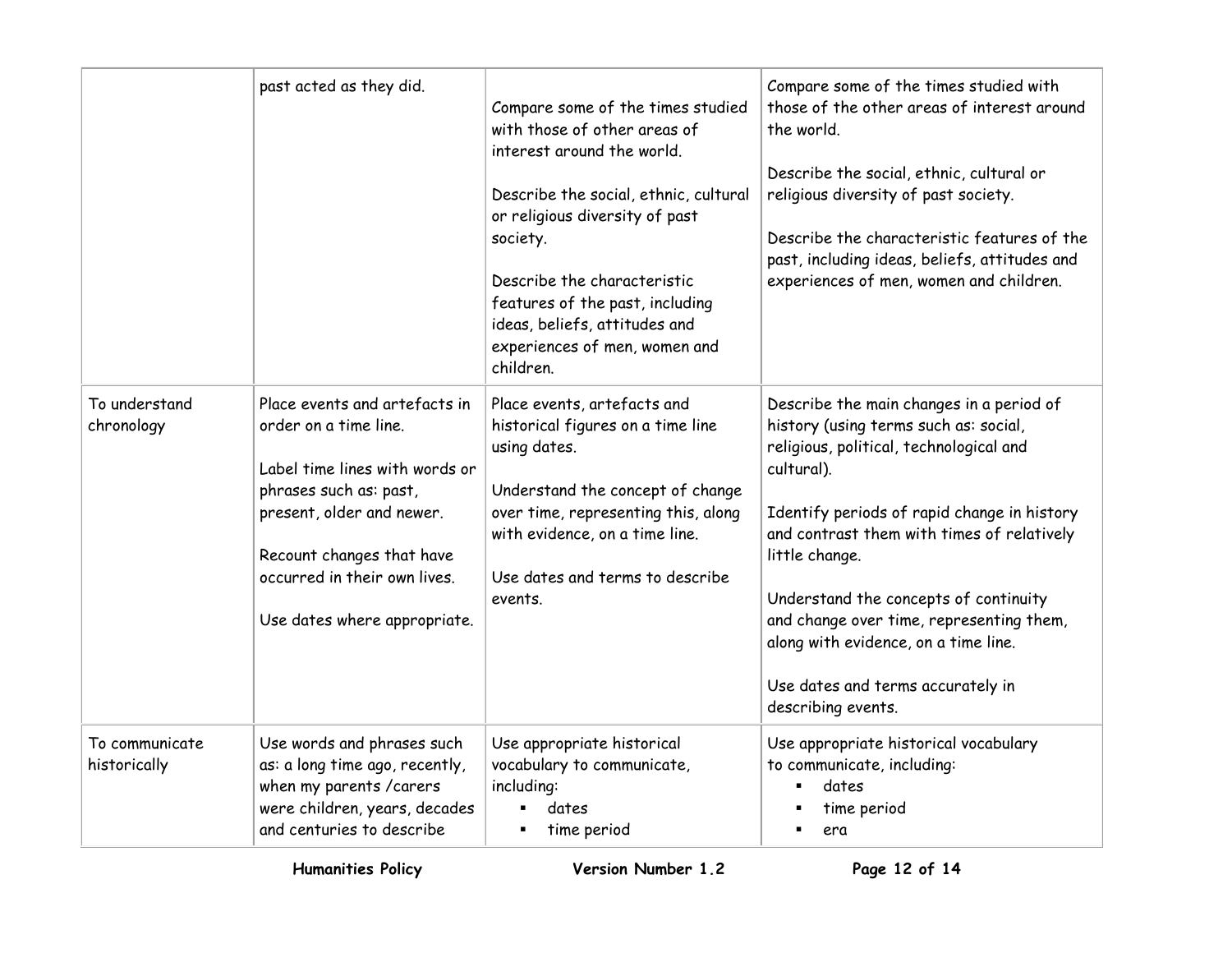| the passing of time.<br>Show an understanding of the<br>concept of nation and a<br>nation's history.                    | era<br>change<br>٠<br>chronology.<br>п<br>Use literacy, numeracy and<br>computing skills to a good standard | chronology<br>continuity<br>change<br>century<br>decade<br>legacy.                                                                                                                         |
|-------------------------------------------------------------------------------------------------------------------------|-------------------------------------------------------------------------------------------------------------|--------------------------------------------------------------------------------------------------------------------------------------------------------------------------------------------|
| Show an understanding of<br>concepts such as civilisation,<br>monarchy, parliament,<br>democracy, and war and<br>peace. | in order to communicate<br>information about the past.                                                      | Use literacy, numeracy and computing skills<br>to an-exceptional standard in order to<br>communicate information about the past.<br>Use original ways to present information<br>and ideas. |